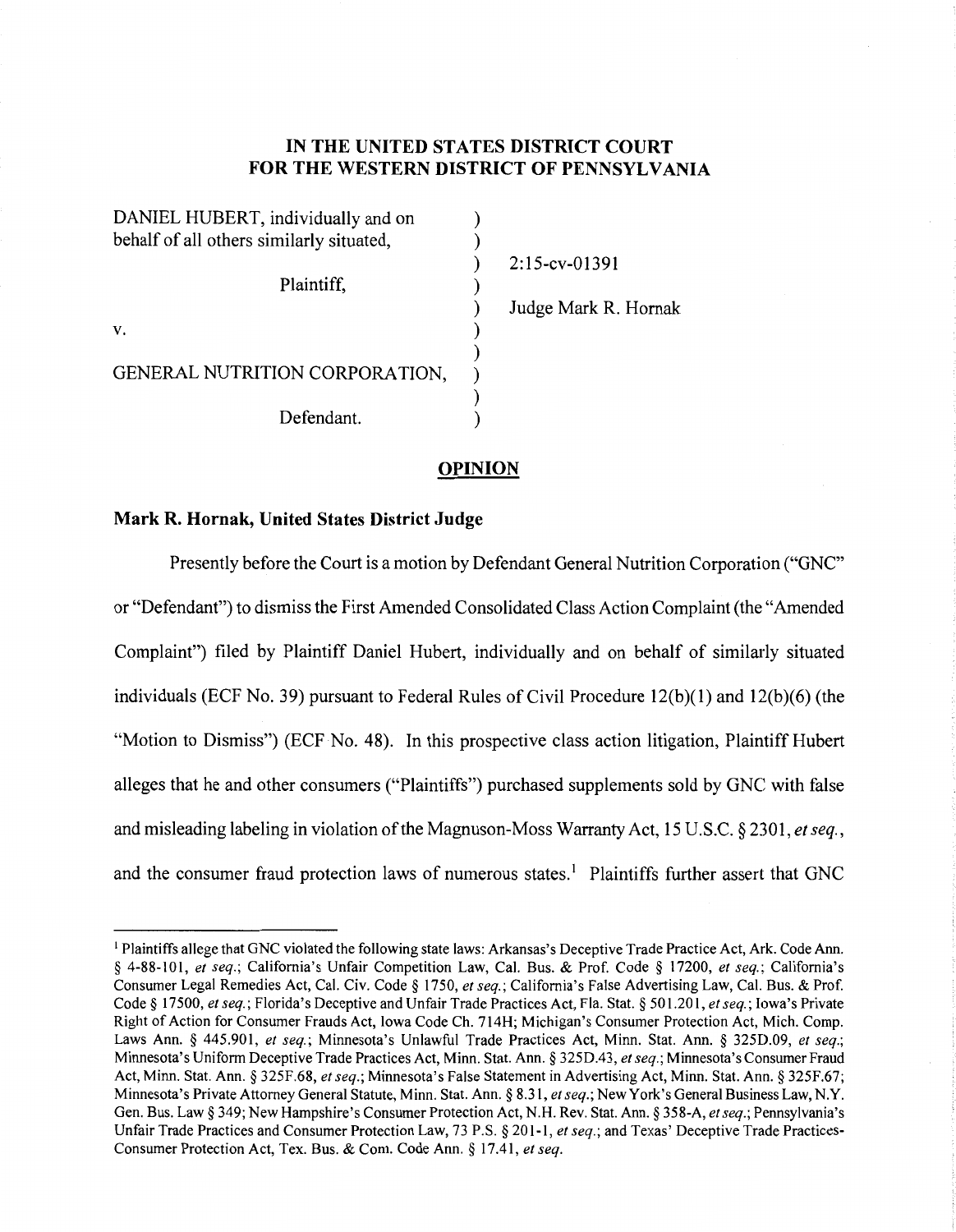breached implied warranties, engaged in negligent misrepresentation and unjustly enriched itself to the detriment of consumers. Defendant has moved to dismiss the Amended Complaint for lack of subject matter jurisdiction and for failure to state a claim. For the reasons set forth below, Defendant's Motion to Dismiss for lack of subject matter jurisdiction will be granted, and the Amended Complaint will be dismissed, without prejudice.<sup>2</sup> Because the Court finds that Plaintiffs lack standing to bring this case, it need not address Defendant's other theories.

## **I. BACKGROUND**

GNC, which is headquartered in Pittsburgh, Pennsylvania, is the largest global specialty retailer of nutritional supplements. Am. Compl.  $\P$  25, 36. Plaintiffs allege that GNC marketed and sold supplements manufactured by third party vendors, which allegedly contained picamilon, BMPEA or acacia rigidula, despite having known that these substances are not dietary ingredients.<sup>3</sup> Id.  $\P$  3, 4, 38. The supplements at issue here are primarily weight-loss and sports nutrition supplements available as powders and liquids.  $\underline{Id}$ .  $\P$  27.

Plaintiffs aver that federal and state law place primary responsibility for the safety of dietary supplements,<sup>4</sup> as well as truthful labeling and advertising, on supplement manufacturers and distributors such as GNC. Am. Compl.  $\P$ 28. According to Plaintiffs, GNC sold products with false

<sup>&</sup>lt;sup>2</sup> In view of the Court's ruling granting the Motion to Dismiss for lack of subject matter jurisdiction, Defendant's Request for Judicial Notice (ECF No. 49-5) and Plaintiffs' Motion to Strike Declaration of Stephen Cherry (ECF No. 59) will be denied as moot.

<sup>3</sup> Picamilon is a synthetic chemical which is used as a prescription drug in Russia, but it is not approved as a drug in the United States, BMPEA is an amphetamine-like chemical that is not found in nature, acacia rigidula is an herb or other botanical, and both BMPEA and acacia rigidula allegedly have no history of safe use. Am. Compl. III 4, 39, 48, 66.

<sup>&</sup>lt;sup>4</sup> A dietary supplement is a product intended to supplement the diet that contains one or more of the following dietary ingredients: a vitamin; a mineral; an herb or other botanical; an amino acid; or a combination thereof. Am. Compl. 129. A dietary ingredient that was not previously marketed in the United States prior to October 14, 1994, is considered a "new dietary ingredient" ("NDI"). Id.  $\parallel$  30. A manufacturer is required to notify the FDA if it intends to market a supplement that contains a NDI. Id. 131. If the FDA does not comment within 75 days after the NDI submission, the ingredient may be used in dietary supplements. Id.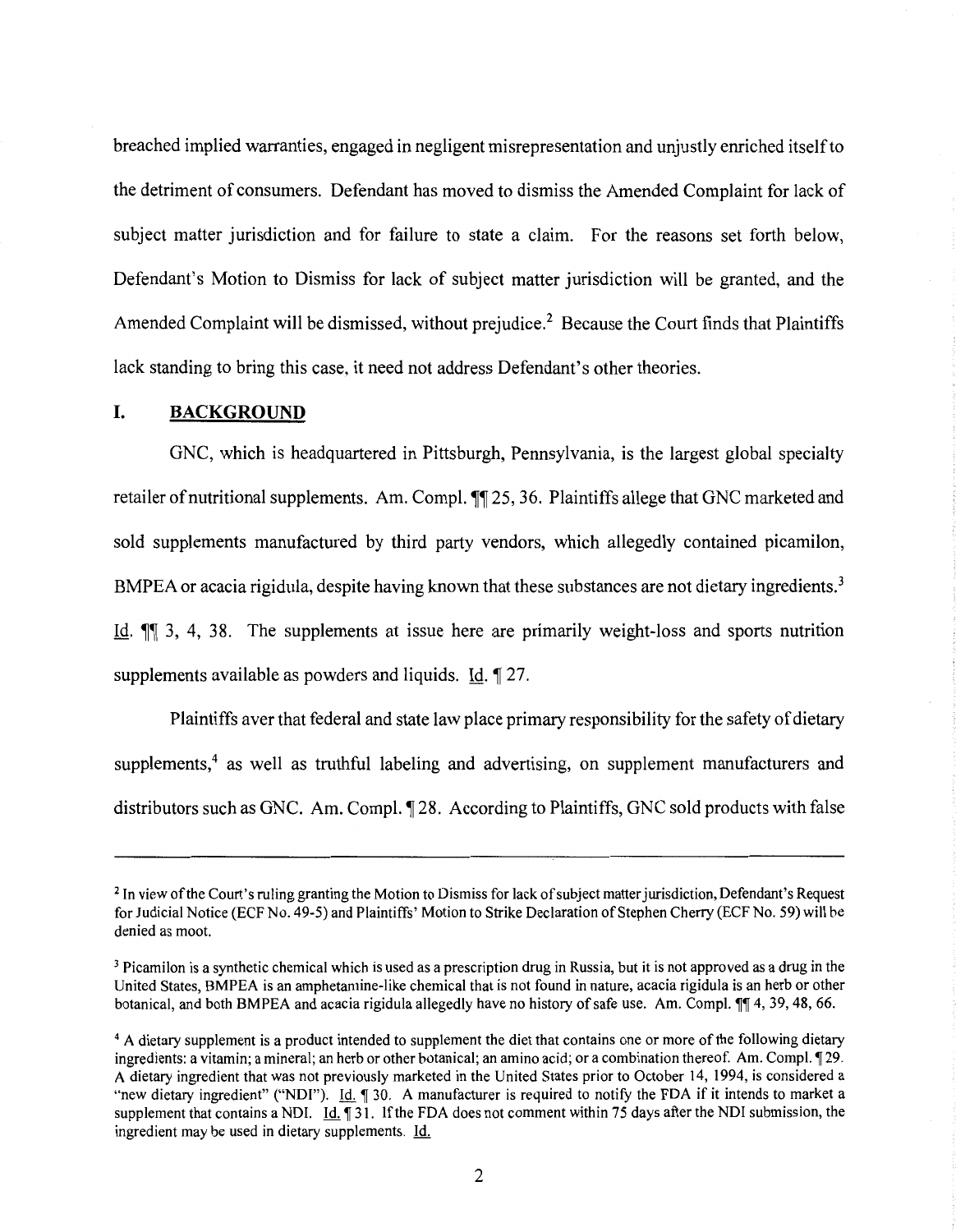and misleading labeling, and it failed to disclose material facts about the dangers of ingesting picamilon, BMPEA and acacia rigidula. Id.  $\parallel$  5. Plaintiffs claim that they were "hoodwinked" into purchasing supplements containing these substances and would not have done so if GNC had disclosed that they contained mislabeled ingredients which purportedly pose serious health risks and are not marketable as dietary supplements. Id.  $\llbracket \mathbf{\mathbf{\P}}\rrbracket$  6, 24.

Regarding picamilon, Plaintiffs allege that Jennifer Jakel ("Jakel"), who was GNC's Senior Project Manager for Technical Research, reviewed documents translated from Russian indicating that it is a "derivative of gamma-amino-butyric acid and nicotinic acid." Am. Compl.  $\P$ 43. In 2007, Jakel made a notation stating "[n]o NDI that I could find," suggesting that aNDI submission was not tendered to the Food and Drug Administration ("FDA") for picamilon. Id.  $\P$  31, 44. Again in April 2014, Jakel wrote "still no NDI found."  $\underline{Id}$ .  $\P$  44.

Subsequently, on September 28, 2015, Dr. Cara Welch of the FDA issued a declaration stating that "picamilon does not qualify as a dietary ingredient" under the Food, Drug and Cosmetic Act (the "FDC Act"). Am. Compl.  $\P$  40. Plaintiffs allege that GNC continued to sell dietary supplements containing picamilon until September 21, 2015, despite having known since 2007 that it was not a dietary ingredient.  $\underline{Id}$ .  $\P\P$  44, 46.

Plaintiffs additionally claim that GNC has been aware since the fall of 2013 that some dietary supplements labeled as containing acacia rigidula actually contained BMPEA. Am. Compl.  $\P$  52. Ms. Jakel supposedly was notified in November 2013 of a study by FDA researchers which revealed that many dietary supplements purportedly containing acacia rigidula actually contained BMPEA, despite no testing to show that BMPEA was safe for humans (hereinafter, "the FDA Study"). Id.  $\P$ 49, 52. Subsequently, Jakel allegedly emailed a *USA Today* article about the FDA Study to approximately 100 recipients at GNC.  $\underline{Id}$ .  $\P$  52.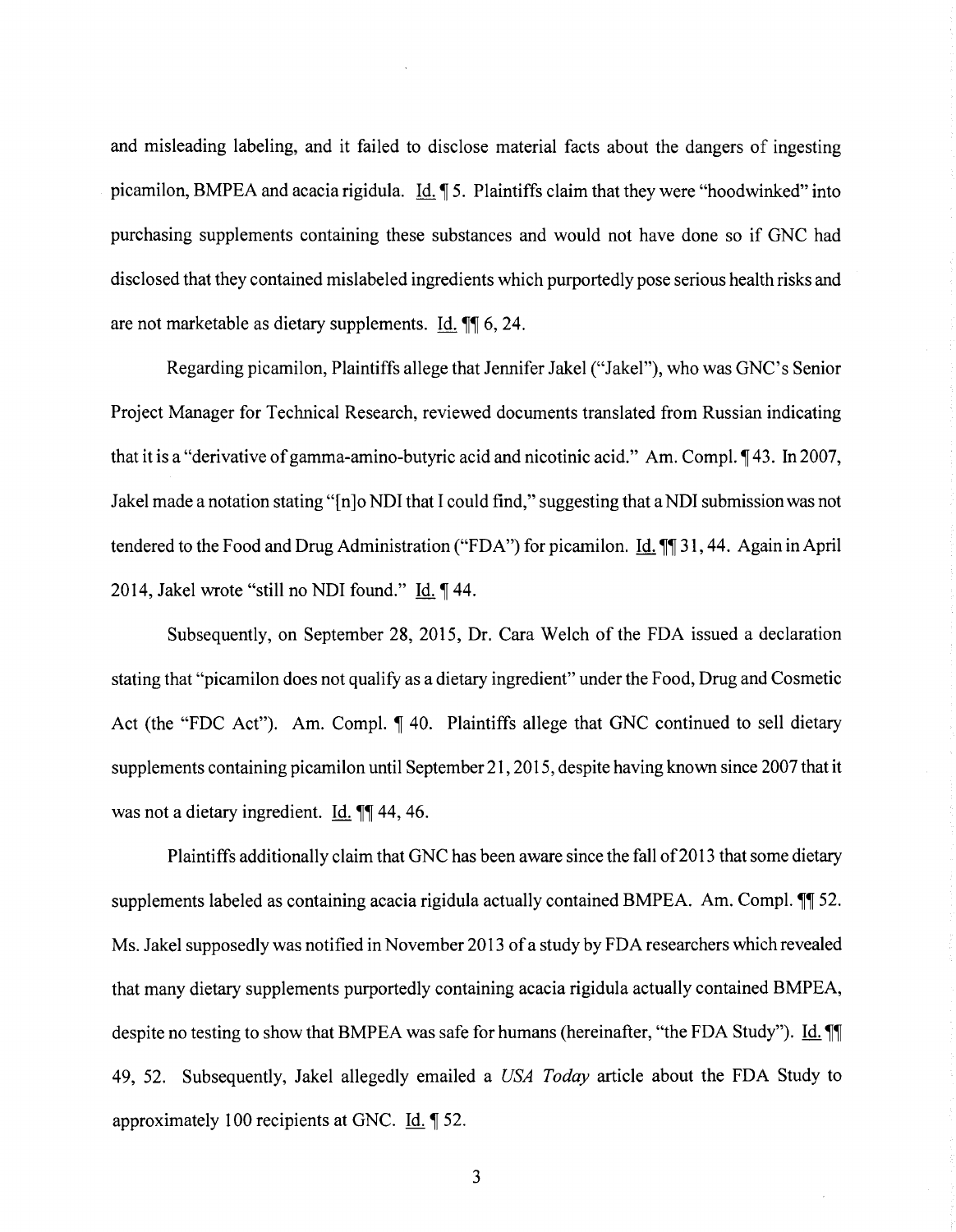Plaintiffs allege that despite knowing of the FDA Study, GNC continued to sell supplements containing acacia rigidula, without testing them to determine whether they were adulterated with BMPEA. Am. Compl.  $\P$  55. However, in April 2015, when the FDA formally announced that BMPEA did not meet the definition of a dietary ingredient, GNC stopped selling products containing BMPEA. Id.  $\P$  60.

Concerning acacia rigidula, Plaintiffs allege that the FDA warned six manufacturers in March 2016, that it is a new dietary ingredient which lacks evidence of safe use and therefore could not be lawfully sold in the United States. Am. Compl.  $\sqrt{167}$ . Plaintiffs allege that GNC did not provide the FDA with the required pre-market notification showing a history of acacia rigidula's safe use, yet it was openly found on labels of supplements offered for sale at GNC. Id.  $\P$  70, 72.

Plaintiffs aver that despite GNC's alleged knowledge regarding picamilon, BMPEA and acacia rigidula, GNC sold products containing those substances which were supplied by third-party vendors. Am. Compl. *¶* 78. Plaintiffs claim that GNC exercised significant control over the thirdparty products it sold by reviewing and pre-approving labels, warnings, packaging and advertising. Id. **iii** 73, 74. In addition, third-party vendors could not alter approved formulas, labels or advertising without GNC's permission. Id.  $\P$  74. By controlling the product labels of third party vendors, Plaintiffs allege that GNC misrepresented that supplements containing picamilon, BMPEA and acacia rigidula were safe for consumers and legal to sell. Id.  $\P$  79. According to Plaintiffs, it is irrelevant that GNC received guarantees from third-party vendors that products containing those substances complied with legal requirements because GNC knew or should have known that they were not safe and could not be lawfully sold.  $\underline{Id}$ .  $\text{I} \cdot \text{I} \cdot \text{I} \cdot \text{I} \cdot \text{I} \cdot \text{I} \cdot \text{I} \cdot \text{I} \cdot \text{I} \cdot \text{I} \cdot \text{I} \cdot \text{I} \cdot \text{I} \cdot \text{I} \cdot \text{I} \cdot \text{I} \cdot \text{I} \cdot \text{I} \cdot \text{I} \cdot \text{I} \cdot \text{I} \cdot \text{I} \cdot \text{I} \cdot \text{$ 

In sum, Plaintiffs allege that picamilon, BMPEA and acacia rigidula were listed on the labels of a variety of supplements available for sale at GNC, including products that they purchased. Am.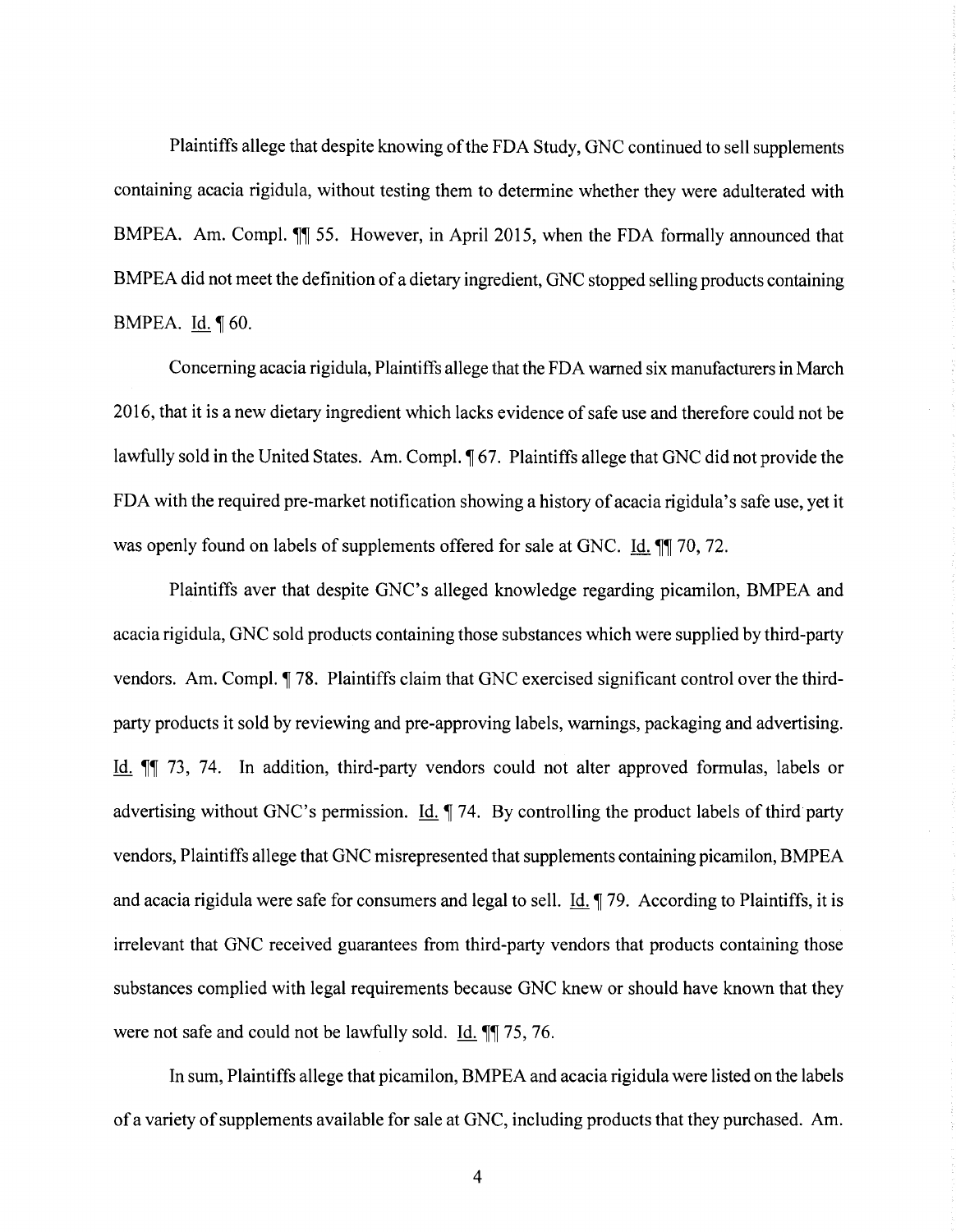Compl.  $\P$  47, 65, 72. Plaintiffs claim that through this labeling, GNC misrepresented that those substances were safe and could be legally sold in the United States. Id. As a result, Plaintiffs assert that they purchased supplements they otherwise would not have purchased, paid more for supplements than they otherwise would have paid and have been subjected to unreasonable safety risks.  $Id.  $\sqrt{\phantom{a}} 6, 24, 81$ .$ </u>

#### **II. STANDARD OF REVIEW**

Under Fed.R.Civ.P. 12(b)(1), "a court must grant a motion to dismiss if it lacks subjectmatter jurisdiction to hear a claim." In re Schering Plough Corp. Intron/Temodar Consumer Class Action, 678 F.3d 235, 243 (3d Cir. 2012). "A motion to dismiss for want of standing is .... properly brought pursuant to Rule 12(b)(l), because standing is a jurisdictional matter." Ballentine v. United States, 486 F.3d 806, 810 (3d Cir. 2007).

In evaluating a challenge to subject matter jurisdiction under Rule  $12(b)(1)$ , a court first must determine whether the movant presents a facial or a factual attack. See Davis v. Wells Fargo, 824 F.3d 333, 346 (3d Cir. 2016). The distinction is important because it determines how the complaint must be reviewed. See Mortensen v. First Fed. Sav. & Loan Ass'n, 549 F.2d 884, 891 (3d Cir. 1977). A facial attack "challenges subject matter jurisdiction without disputing the facts alleged in the complaint, and it requires the court to 'consider the allegations of the complaint as true.'" Davis, 824 F .3d at 346 (citation omitted). A factual challenge "attacks the factual allegations underlying the complaint's assertion of jurisdiction, either through the filing of an answer or 'otherwise present[ing] competing facts."' Id. (citation omitted). Here, GNC makes a facial challenge because it has not disputed the validity of Plaintiffs' factual claims in its Motion to Dismiss. In essence, GNC contends that the allegations of the Amended Complaint, even accepted as true, are insufficient to establish Plaintiffs' Article III standing.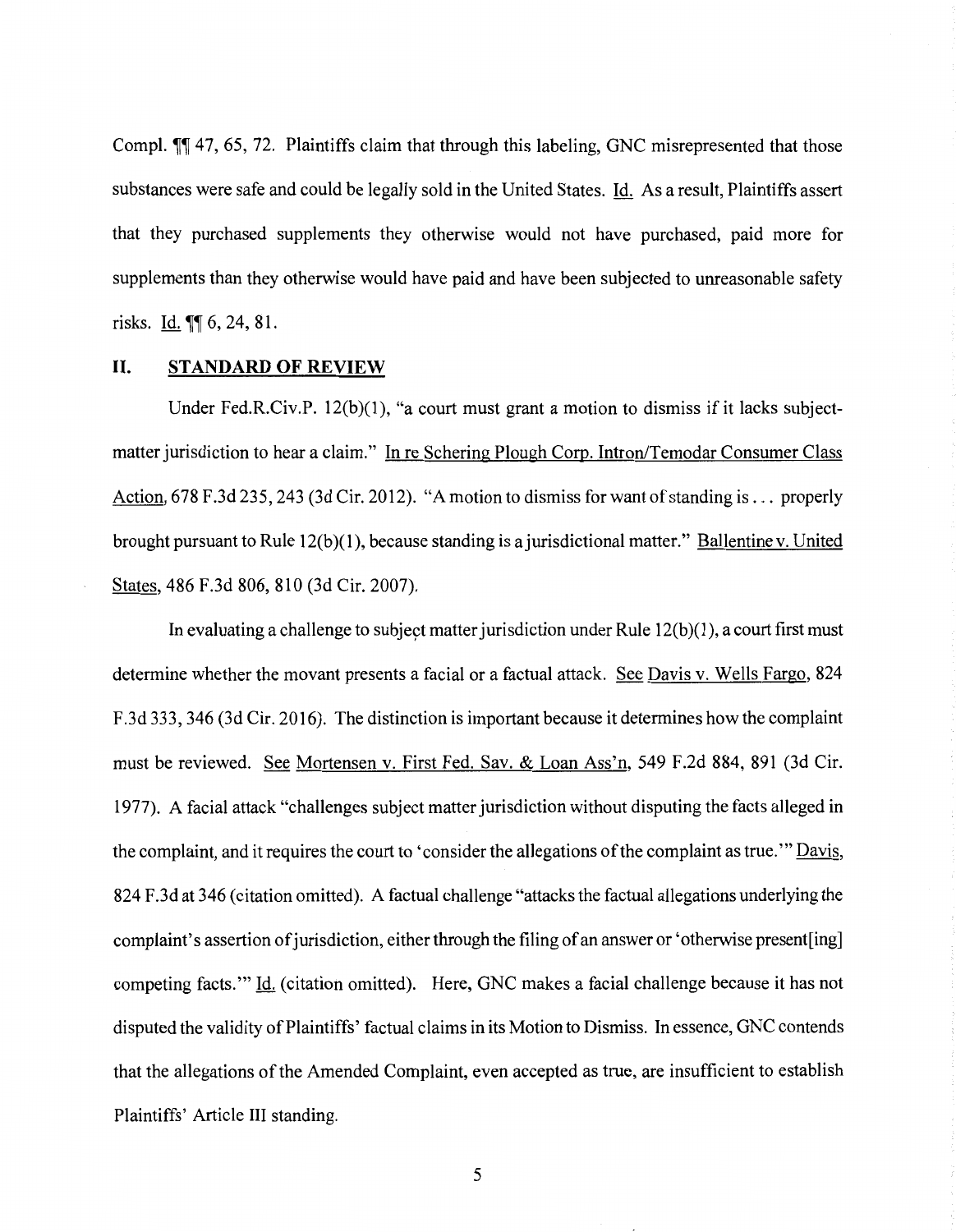In considering a facial challenge to standing, courts are to apply the same standard as on review of a Rule 12(b)(6) motion for failure to state a claim. See Petruska v. Gannon Univ., 462 F .3d 294, 299 n.1 (3d Cir. 2006) (explaining "that the standard is the same when considering a facial attack under Rule 12(b)(l) or a motion to dismiss for failure to state a claim under Rule 12(b)(6)") (citation omitted)). Consequently, the court is to "accept all factual allegations as true, construe the complaint in the light most favorable to the plaintiff, and determine whether, under any reasonable reading of the complaint, the plaintiff [has standing]." Phillips v. County of Allegheny, 515 F.3d 224, 233 (3d Cir. 2008) (citation omitted). Nonetheless, "[t]hreadbare recitals of the elements of [standing], supported by mere conclusory statements, do not suffice." Ashcroft v. Igbal, 556 U.S. 662, 678 (2009). Thus, "[t]o survive a motion to dismiss [for lack of standing], a complaint must contain sufficient factual matter" that would establish standing if accepted as true. Id. (citing Bell Atl. Corp. v. Twombly, 550 U.S. 544, 570 (2007)).

#### **III. DISCUSSION**

GNC argues that the Amended Complaint must be dismissed for lack of standing because Plaintiffs have not sufficiently pled the essential element of injury-in-fact. According to GNC, Plaintiffs simply allege that they purchased the supplements, but do not allege that they actually consumed them or suffered any adverse health consequences from them. GNC points out that any apprehension Plaintiffs may have about possible future injury is insufficient to establish injury-infact.

Plaintiffs respond that they have suffered an economic injury, which suffices to establish injury-in-fact for standing purposes. Plaintiffs contend that they incurred economic injury because they purchased products with false, misleading and inaccurate labeling, which omitted information material to their purchases.

6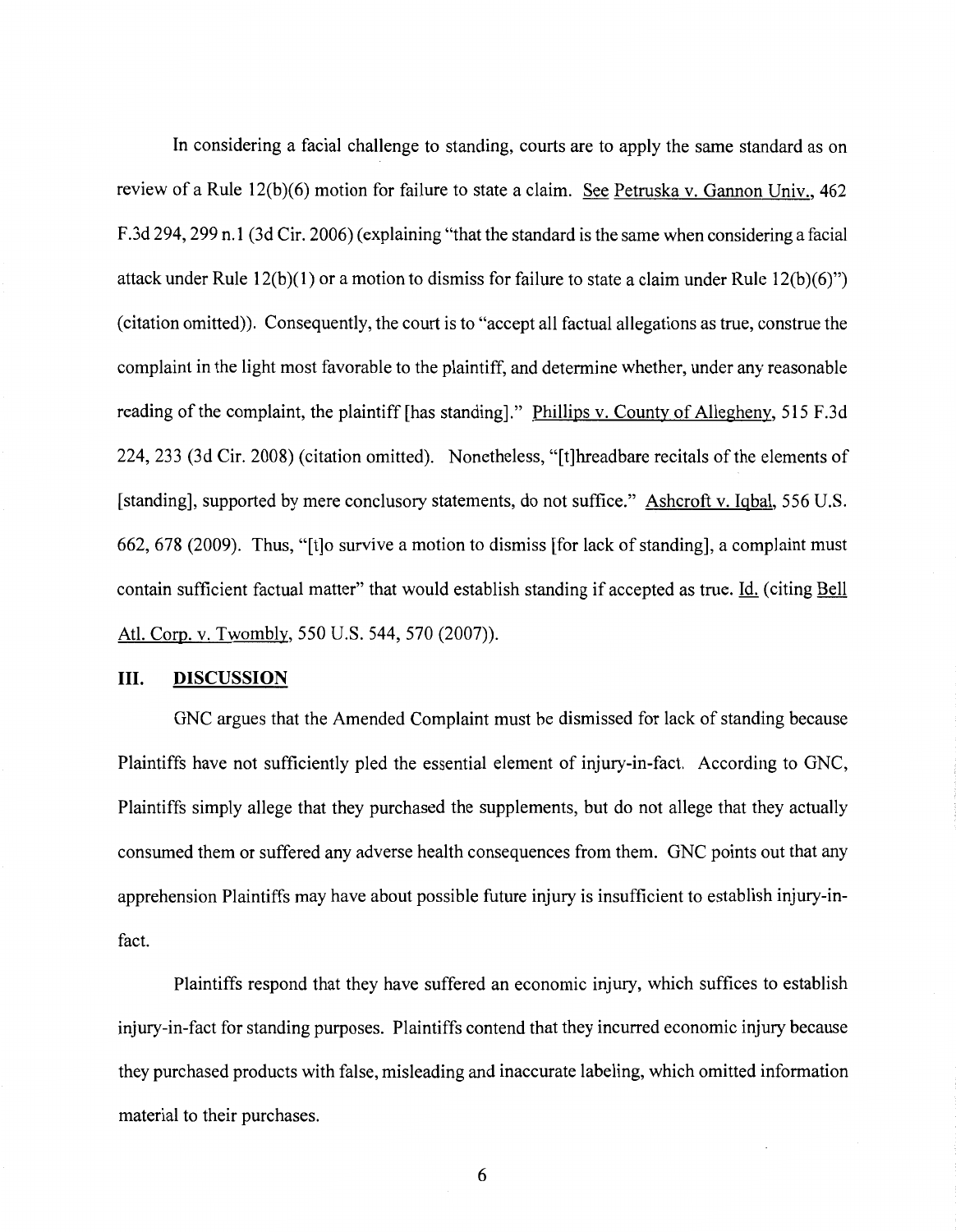GNC counters that the gravamen of the Amended Complaint involves picamilon, BMPEA and acacia rigidula purportedly endangering the health of consumers. GNC contends that despite the emphasis on the alleged health dangers posed by those substances, Plaintiffs attempt to shift the focus to economic injury in order to establish an injury-in-fact for standing purposes. Even so, GNC urges that Plaintiffs have not sufficiently pled the element ofinjury-in-fact because they do not allege they purchased the supplements after the FDA issued warning letters.

For reasons explained below, the Court agrees that an economic injury can qualify as an injury-in-fact for standing purposes, but concludes that Plaintiffs have not adequately alleged that they suffered an injury-in-fact in this case. Therefore, the Amended Complaint must be dismissed for lack of standing.

#### A. **Article III Standing**

Article III of the Constitution limits the scope of federal judicial power to the adjudication of "cases" or "controversies." U.S. Const., art. III, *§* 2. "The courts have developed several justiciability doctrines to enforce the case-or-controversy requirement, and perhaps the most important of these doctrines is the requirement that a litigant have standing to invoke the power of a federal court." In re Schering Plough, 678 F.3d at 244 (internal quotations and citation omitted). "[T]he standing question is whether the plaintiff has 'alleged such a personal stake in the outcome of the controversy' as to warrant his invocation of federal-court jurisdiction and to justify exercise of the court's remedial powers on his behalf." Warth v. Seldin, 422 U.S. 490, 498-99 (1975) (quoting Baker v. Carr, 369 U.S. 186, 204 (1962)).

It is well established that the "irreducible constitutional minimum" of standing consists of three elements. Lujan v. Defenders of Wildlife, 504 U.S. 555, 560 (1992). "The plaintiff must have (1) suffered an injury in fact, (2) that is fairly traceable to the challenged conduct of the defendant,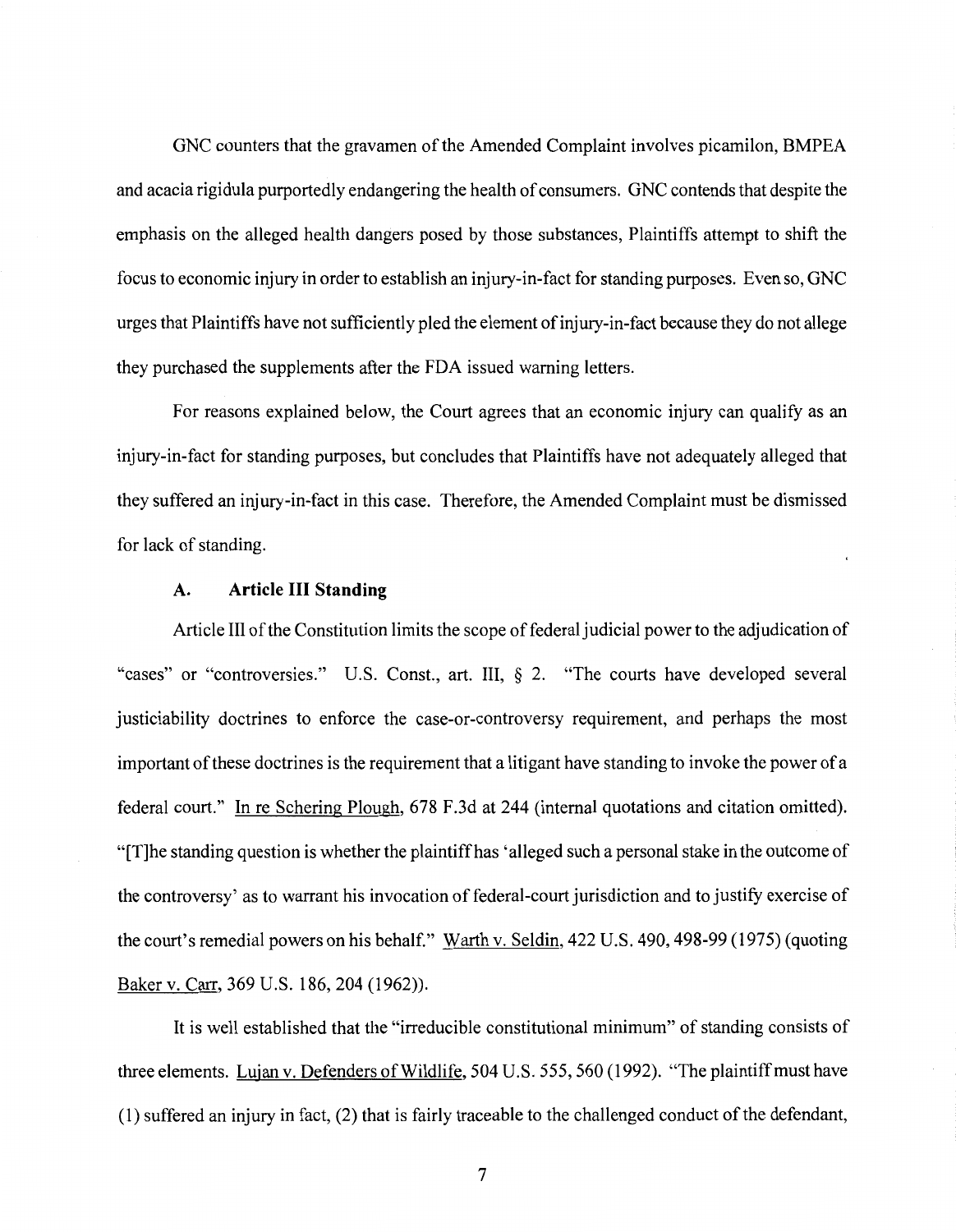and (3) that is likely to be redressed by a favorable judicial decision." Spokeo, Inc. v. Robins, 136 S.Ct. 1540, 1547 (2016) (citing Lujan, 504 U.S. at 560-61). The plaintiff, as the party invoking federal jurisdiction, bears the burden to establish standing. Lujan, 504 U.S. at 561. At the pleading stage, the plaintiff must "clearly ... allege facts demonstrating" each element. Spokeo, 136 S.Ct. at 1547 (quoting Warth, 422 U.S. at 518).

Although there are three required elements of constitutional standing, the Third Circuit has emphasized that "the injury-in-fact element is often determinative." Toll Bros., Inc. v. Twp. of Readington, 555 F.3d 131, 138 (3d Cir. 2009); see also Spokeo, 136 S.Ct. at 1547 (observing that injury-in-fact is the "[f]irst and foremost" of standing's three elements) (citation omitted). To establish injury-in-fact, a plaintiff must show that he suffered "an invasion of a legally protected interest" that is "concrete and particularized" and "actual or imminent, not conjectural or hypothetical." Lujan, 504 U.S. at 560. Although "[i]njury-in-fact is not Mount Everest," Danvers Motor Co., Inc. v. Ford Motor Co., 432 F.3d 286, 294 (3d Cir. 2005), the complaint still must "clearly and specifically set forth facts sufficient to satisfy" Article III standing requirements. Whitmore v. Arkansas, 495 U.S. 149, 155 (1990).

The Third Circuit has explained that "[w] hile it is difficult to reduce injury-in-fact to a simple formula, economic injury is one of its paradigmatic forms." Danvers Motor, 432 F.3d at 291. Indeed, "[m]onetary harm is a classic form of injury-in-fact." Id. at 293 (citation omitted). However, allegations of "possible future injury" are insufficient to satisfy the requirements of Article III. Whitmore, 495 U.S. at 158; Reilly v. Ceridian Corp., 664 F.3d 38, 42 (3d Cir. 2011).

# **B. Plaintiffs Have Not Established That They Suffered an Injury-in-Fact, Thus They Lack Standing.**

Plaintiffs are correct that economic injury can suffice to establish injury-in-fact for standing purposes. However, the question here is whether Plaintiffs have suffered an economic injury. The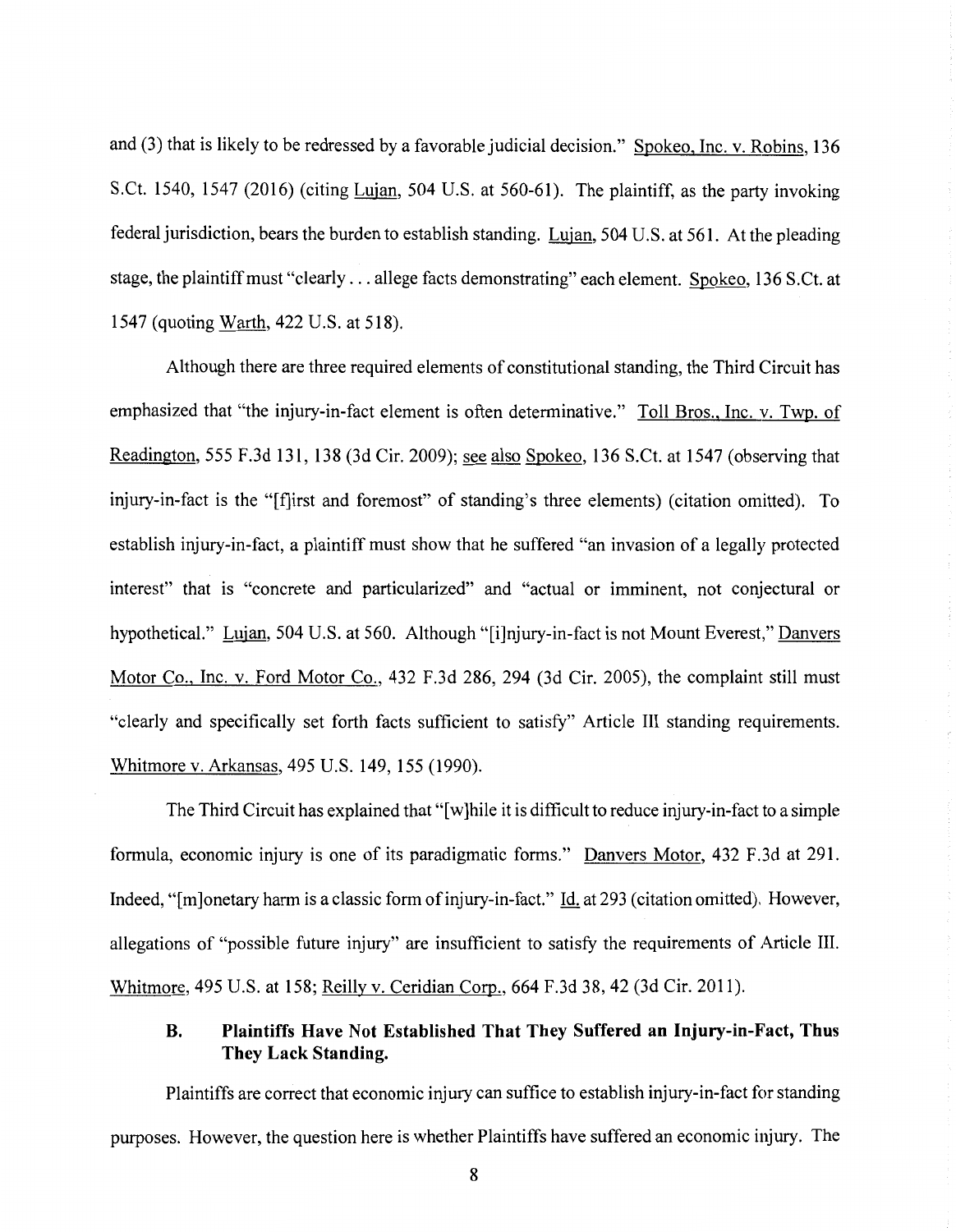Court concludes that the Amended Complaint does not adequately plead facts that establish they have; consequently, Plaintiffs have not established that they suffered an injury-in-fact.

### **1. Analysis of Injury-In-Fact**

The Court's standing analysis is informed by precedent from courts within this Circuit that have evaluated whether the plaintiff suffered an injury-in-fact in cases where, as here, it was alleged the product at issue contained a dangerous substance that was unknown to the consumer or the product label contained alleged misrepresentations.5

First, in Koronthaly v. L'Oreal USA, Inc., 374 F. App'x 257 (3d Cir. 2010), our Court of Appeals affirmed a district court's dismissal for lack of standing in a case where the plaintiff purchased lipstick that contained lead, which was not disclosed on the packaging or the product, and the plaintiff claimed she would not have purchased the lipstick had she known about the lead. In finding no standing, the Third Circuit deemed it significant that the plaintiff conceded she suffered no adverse health consequences from using the lipstick, and her subjective allegation that trace amounts of lead in the lipstick were unacceptable to her was not an injury-in-fact. Id. at 259. Further, to the extent the plaintiff claimed that the injury-in-fact was the loss of the "benefit of the bargain," the Third Circuit explained that she mistakenly relied on contract law. Id. Because the plaintiffs lipstick purchases were not made pursuant to a contract, she could not have been denied the benefit of any bargain. Id. The Third Circuit concluded that "[a ]bsent any allegation that [the plaintiff] received a product that failed to work for its intended purpose or was worth objectively less than what one could reasonably expect, [she] has not demonstrated a concrete injury-in-fact." Id.

*<sup>5</sup>*The Court is cognizant that Plaintiffs cite cases from other jurisdictions to support their position that they have suffered an economic injury. See Plaintiffs' Resp. in Opp'n (ECF No. 61 at 6, n.3). As stated, however, the Court relies on the precedent from the Third Circuit discussed herein to assess whether the Plaintiffs have sufficiently established an injuryin-fact for standing purposes.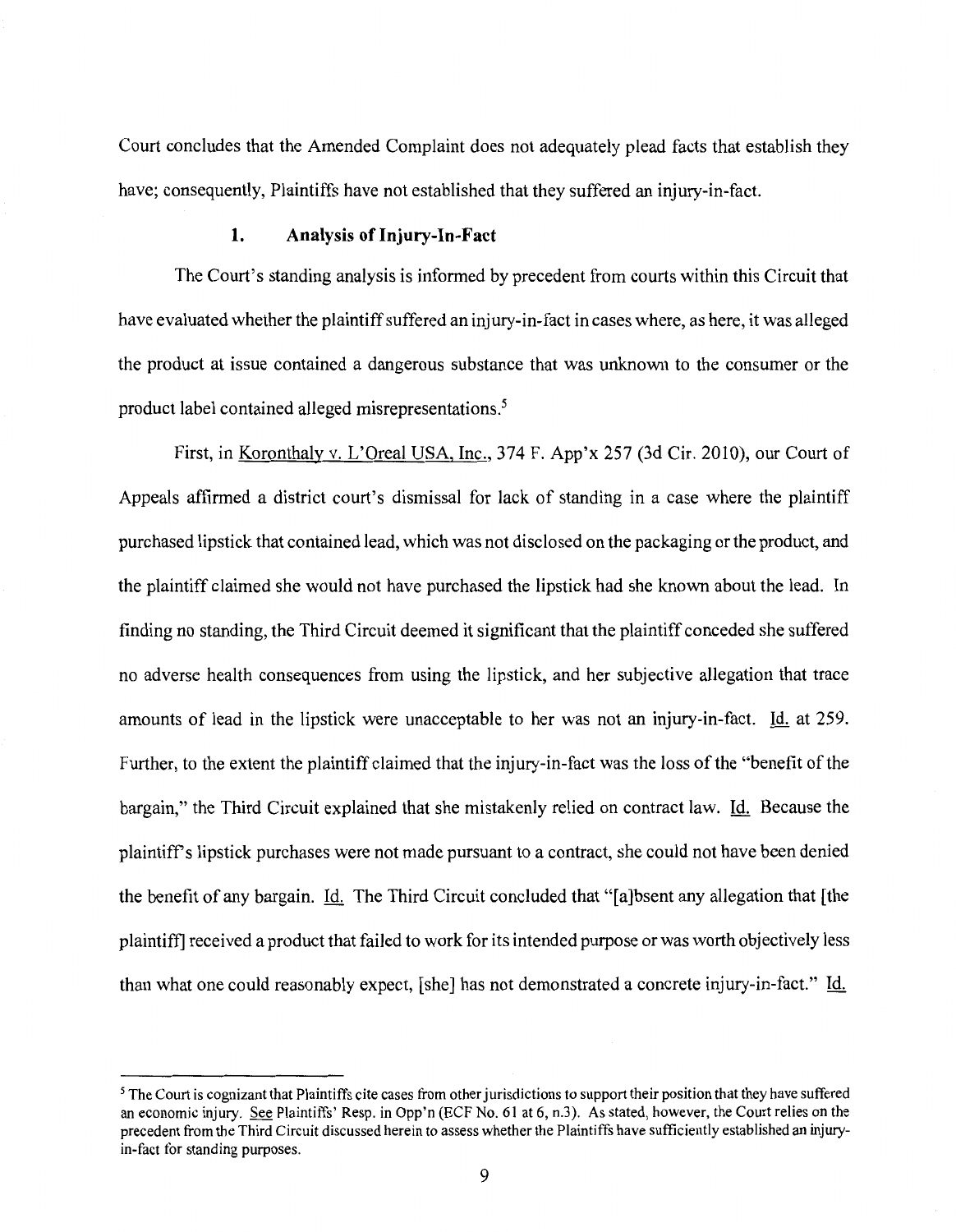In Young v. Johnson & Johnson, Civil Action No. 11-4580, 2012 WL 1372286 (D.N.J. Apr. 19, 2012), the district court determined that the plaintiff lacked standing in a case involving the alleged misrepresentation of the nutritional content and health benefits of Benecol, a butter/margarine substitute. The court found that the plaintiff did not sufficiently plead an injury-infact because he merely alleged that he purchased Benecol fairly regularly during a five-year period, but he did not allege that he actually consumed it or that he suffered any adverse health effects from it. Id. at  $*3$ . In addition, the court found unavailing the plaintiff's contention that he satisfied the injury-in-fact requirement based on allegations that he was deprived of the "benefit of the bargain," received an inferior product and paid a premium price because he believed Benecol was healthy, when in fact it was not. Id. at  $*4$ . In finding no economic injury, the court explained that the plaintiffs purchases of Benecol were not made pursuant to a contract and he did not allege how he paid a premium for it or received a product that did not deliver the advertised benefits. Id. (citing Koronthaly, 374 F. App'x 259).

In both James v. Johnson & Johnson Consumer Cos., Inc., Civil No. 1O-cv-03049,2011 WL 198026 (D.N.J. Jan. 20, 2011) and Medley v. Johnson & Johnson Consumer Cos., Inc., Civil No. 10 cv-02291, 2011 WL 159674 (D.N.J. Jan. 18, 2011), the district court accepted the plaintiffs' contention that economic injury suffices to confer standing, but found that they could not clear the threshold requirement for showing an economic injury. The cases involved ten plaintiffs who alleged Johnson  $\&$  Johnson violated the FDA's ban on methyl chloride in cosmetic products because its baby shampoo contained that substance. The economic injury for which the plaintiffs sought redress was the price they paid for the shampoo, which the court noted they apparently used in bathing their children without adverse health reactions. Id. at  $*2$ . The court accepted as true the plaintiffs' allegation that had they known the true nature of the baby shampoo, they would not have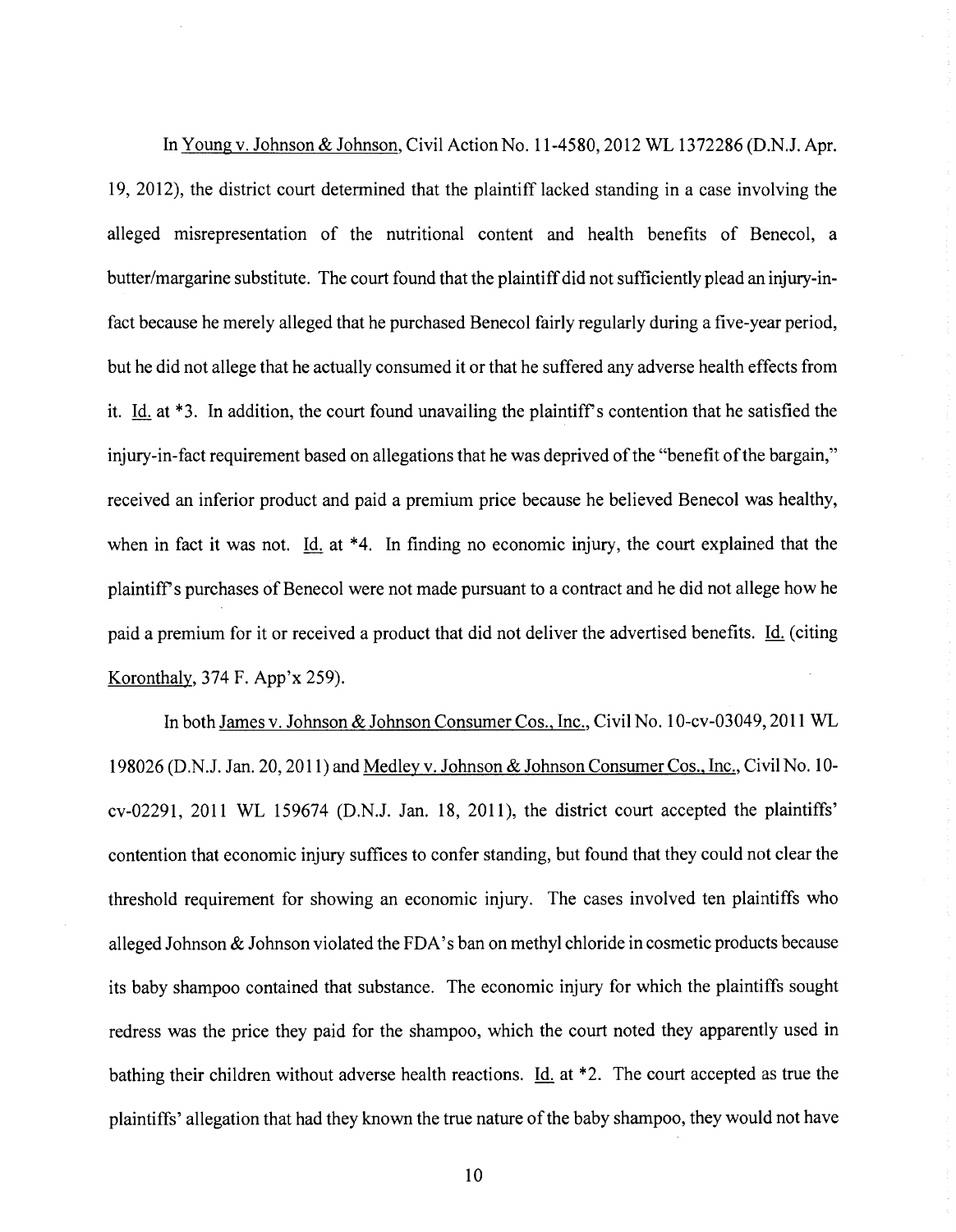purchased it or allowed their children to be exposed to it, but determined that economic damages did not follow as a consequence. Id. The court concluded that once the shampoo had been used, there was no economic injury for the plaintiffs to complain of and the fear of future injury is insufficient to confer standing. Id. The court observed that the plaintiffs received the benefit of their bargain so long as there were no adverse health effects and the shampoo worked as intended, meaning that is cleansed the children's hair without producing irritation, and nothing in the complaint suggested otherwise. Id. As such, the court found that the plaintiffs did not demonstrate that they suffered an injury-in-fact.

Likewise, in Estrada v. Johnson & Johnson, Civil Action No. 16-7492, 2017 WL 2999026 (D.N.J. July 14, 2017), the court found that the plaintiff did not suffer an injury-in-fact and therefore lacked standing. In that case, the plaintiff asserted California state law consumer-fraud claims against Johnson & Johnson, claiming that it had been aware since at least I 982 of studies associating talcum powder with an elevated risk of ovarian cancer for women, yet failed to disclose that risk to consumers and continued to market baby powder as safe despite knowledge of the risk. As a result of Johnson & Johnson's misrepresentations and omissions, the plaintiff claimed to have suffered an economic injury based on three theories: (I) benefit of the bargain; (2) alternative product; and (3) premium price. Id. at \* 6.

First, the plaintiff claimed that she did not receive the benefit of her bargain because she purchased baby powder under the belief that it was safe, but she would not have done so had she known that using baby powder in the genital area could lead to an increased risk of developing ovarian cancer. Estrada, 2017 WL 2999026, at \*6. The court ultimately found that the plaintiff did not suffer an economic injury-in-fact based on a benefit of the bargain theory. Id. at \*13. The court noted that the plaintiff's claim was similar to those alleged by the consumers in <u>Koronthaly</u>, James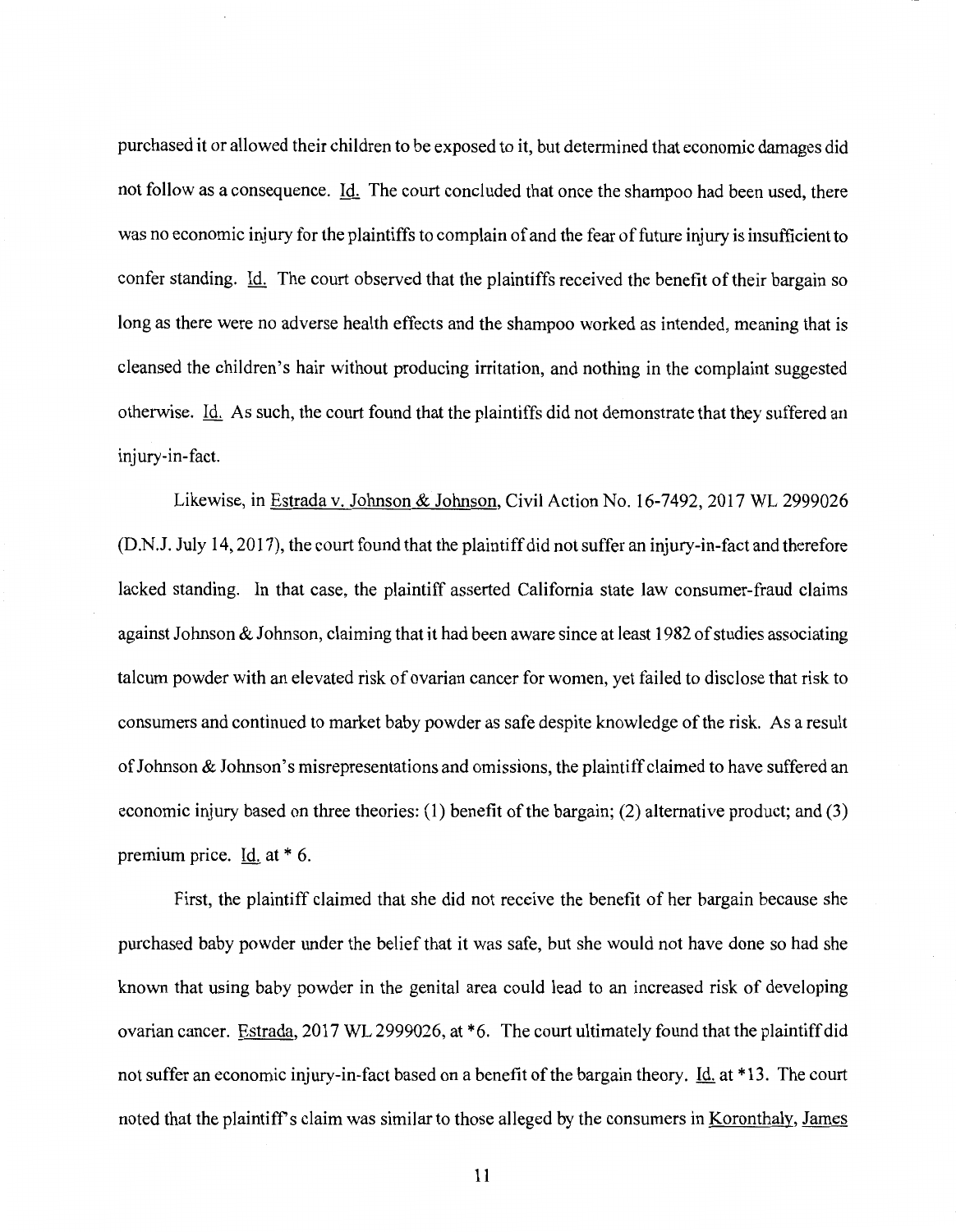and Medley: she alleged that she used baby powder; it was effective for its intended uses of eliminating friction and absorbing excess moisture; she was not physically injured; Johnson  $\&$ Johnson failed to list enough warnings about an alleged increased risk of ovarian cancer associated with baby powder use; and she would like her money back. Id. at \*9. However, the court found that absent a plausible allegation of adverse health consequences from using baby powder or that it failed to perform satisfactorily for its intended use, the plaintiff could not claim that she was denied the benefit of her bargain.<sup>6</sup> Id. (citing Koronthaly, 374 F. App'x at 259; James, 2011 WL 198026, at \*2). The court held that the plaintiff's benefit of the bargain theory, based on Johnson  $\&$  Johnson's alleged omissions, was an insufficient basis to find that she suffered an injury-in-fact. Id. at \*9, 13. If the plaintiff wanted to file an amended complaint to reassert a benefit of the bargain theory, the court required that she point to an affirmative legal duty on Johnson & Johnson's part to disclose the facts that allegedly were omitted. Id. at \*9.

Next, the Estrada court found that the plaintiff did not establish that she suffered an injury-infact under an alternative product theory of economic harm. Estrada, 2017 WL 2999026, at \* 14. The court recognized that injury-in-fact exists where a consumer alleges that, absent the defendant's omissions or misrepresentations, she would have purchased a cheaper alternative product. <u>Id.</u> at \*13 (citations omitted). Although the plaintiff alleged she would have purchased an alternative cornstarch-based powder had she known of the increased cancer risk purportedly associated with baby powder, she did not allege that an alternative product would have been cheaper than baby powder. Id. at \* 14.

<sup>&</sup>lt;sup>6</sup> The Estrada court distinguished cases cited by the plaintiff which recognized standing on a benefit of the bargain theory of economic harm, explaining that the plaintiffs in those cases did not receive the benefit of their bargain because either: ( 1) they received a defective product; or (2) they pied facts sufficient for the court to conclude that they were induced into purchasing the product at issue based on a specific misrepresentation made by the defendants. See Estrada, 2017 WL 2999026, at  $* 9 - 11$  (citations omitted). Unlike the consumers in those cases, the plaintiff in **Estrada** did not sufficiently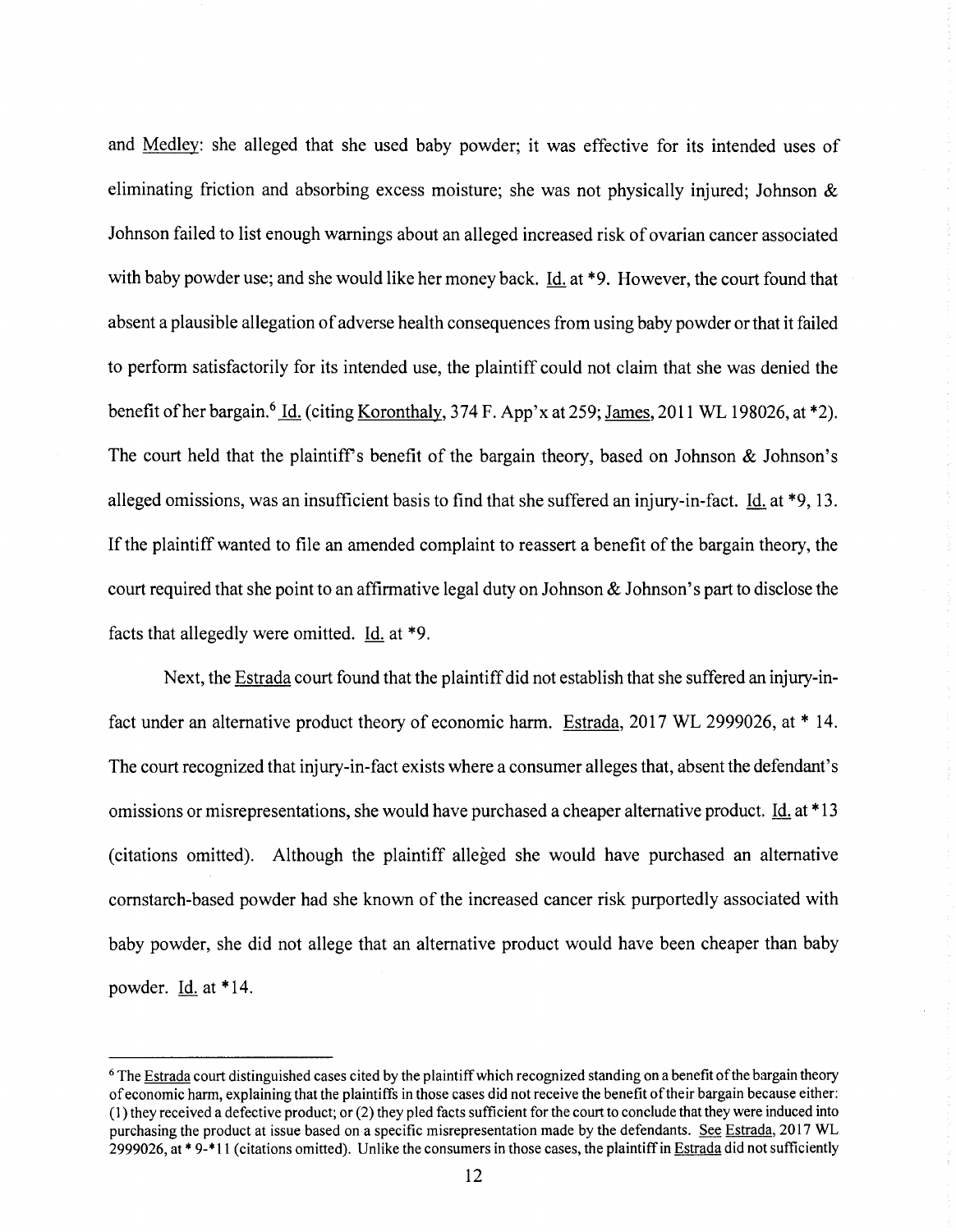Finally, the **Estrada** court found that the plaintiff's premium price theory of economic harm did not sufficiently establish that she suffered an injury-in-fact. Estrada, 2017 WL 2999026, at \*15. In premium price cases, a plaintiff alleges that the defendant's omissions or misrepresentations caused her to overpay for a product. Id. (citations omitted). Under that theory, the plaintiff claimed that as a result of Johnson & Johnson's omissions and misrepresentations, it was able to sell baby powder for more than it otherwise would have if consumers had been properly informed about the safety risks. The court determined that the plaintiff's "threadbare" allegation that she purchased baby powder at a premium, without any supporting factual allegations, was insufficient to establish an injury-in-fact. Id. It was significant in the court's analysis that the plaintiff did not allege that Johnson & Johnson advertised baby powder as superior to other products, nor did she identify any comparable, cheaper products to show that baby powder was sold at a premium price. Jd.

## **2. The Amended Complaint Fails to Adequately Plead That Plaintiffs Suffered an Economic Injury-In-Fact.**

In view of the foregoing authority, Plaintiffs here do not sufficiently allege that they suffered an economic injury to satisfy the injury-in-fact element of standing. At the outset, Plaintiffs allege that GNC sold supplements with false and misleading labeling and otherwise failed to disclose material facts about the dangers of ingesting picamilon, BMPEA and acacia rigidula. Am. Compl. 5. Plaintiffs then allege that they were hoodwinked into purchasing the supplements and would not have done so if GNC had disclosed that they contained mislabeled ingredients which supposedly pose serious health risks or were unlawful. Id.  $\P$  $\parallel$  6, 24. As a result of GNC's practices, Plaintiffs claim that they purchased supplements they otherwise would not have purchased, paid more for

allege that she was induced into purchasing baby powder based on specific misrepresentations made by Johnson  $\&$ Johnson on its website, or on the product's label or advertisements.  $\underline{Id}$ , at \*11.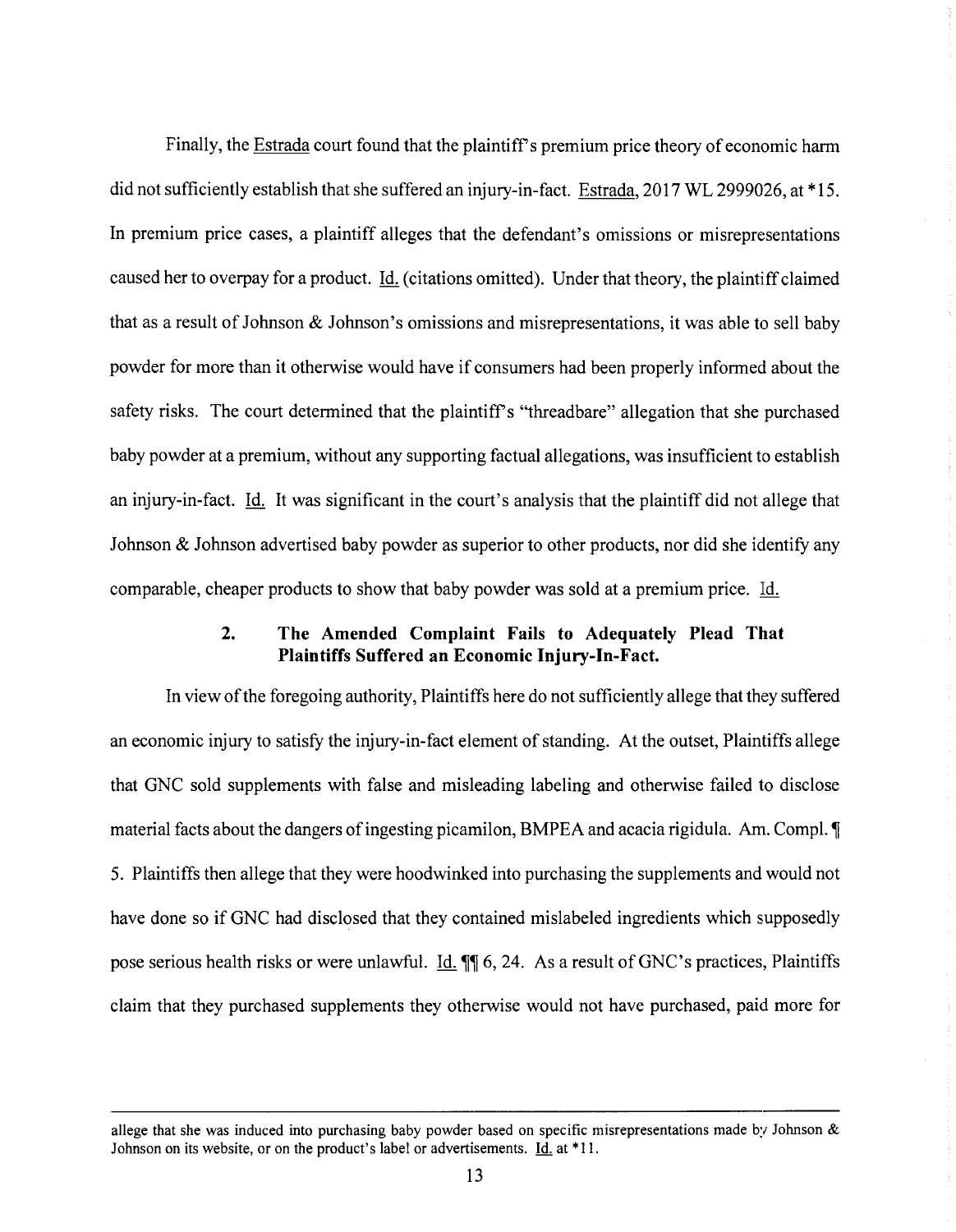supplements than they otherwise would have paid<sup>7</sup> and have been subjected to unreasonable safety risks. Id. ¶ 81. Based on these allegations, Plaintiffs apparently attempt to assert two theories of economic injury: (1) they did not receive the benefit of their bargain; and (2) they paid a premium price for the supplements. 8

First, Plaintiffs' premium price allegations do not sufficiently establish that they suffered an economic injury. Although Plaintiffs broadly aver that GNC's alleged omissions and misrepresentations caused them to pay more for supplements than they otherwise would have paid, that "threadbare" allegation, without any supporting factual allegations, is insufficient to establish an injury-in-fact. See Estrada, 2017 WL 2999026, at \* 15 ("threadbare" allegation that the plaintiff purchased a product at a premium, without factual support, was insufficient to establish injury-infact); Young, 2012 WL 1372286, at \*4 (finding no injury-in-fact where, *inter alia,* the plaintiff did not set forth allegations as to how he paid a premium price for the product). As in Estrada, the Court finds it significant that Plaintiffs do not allege GNC advertised the supplements they purchased as superior to other products, nor do Plaintiffs identify any comparable, cheaper products to show that the supplements they purchased from GNC were sold at a premium price. See Estrada, 2017 WL 2999026, at \*15.

Next, Plaintiffs' allegation that they did not receive the benefit of their bargain when they purchased the supplements does not suffice to establish that they suffered an economic injury-in-fact.

<sup>7</sup> In connection with Plaintiffs' various state law claims, Plaintiffs allege generally throughout the Amended Complaint that they purchased supplements from GNC that they otherwise would not have, or would not have paid as much for them as they did. See Am. Compl.  $\P$ 144, 154, 162, 172, 180, 213, 223, 232, 241, 259, 273, 279 and 282.

<sup>&</sup>lt;sup>8</sup> We note that the Amended Complaint contains no allegations that Plaintiffs would have purchased a cheaper, alternative product absent GNC's alleged omissions or misrepresentations, thus injury-in-fact cannot be established under an alternative product theory of economic injury. Further, to the extent that Plaintiffs urge that they have standing based upon concerns of health problems that have yet to occur, see Am. Compl. ¶ 81 (alleging that "[a]s a result of GNC's practices, Plaintiffs ... have been subjected to unreasonable safety risks"), apprehension concerning possible future injury is insufficient to establish injury-in-fact. Whitmore, 495 U.S. at 158; Reilly, 664 F.3d at 42.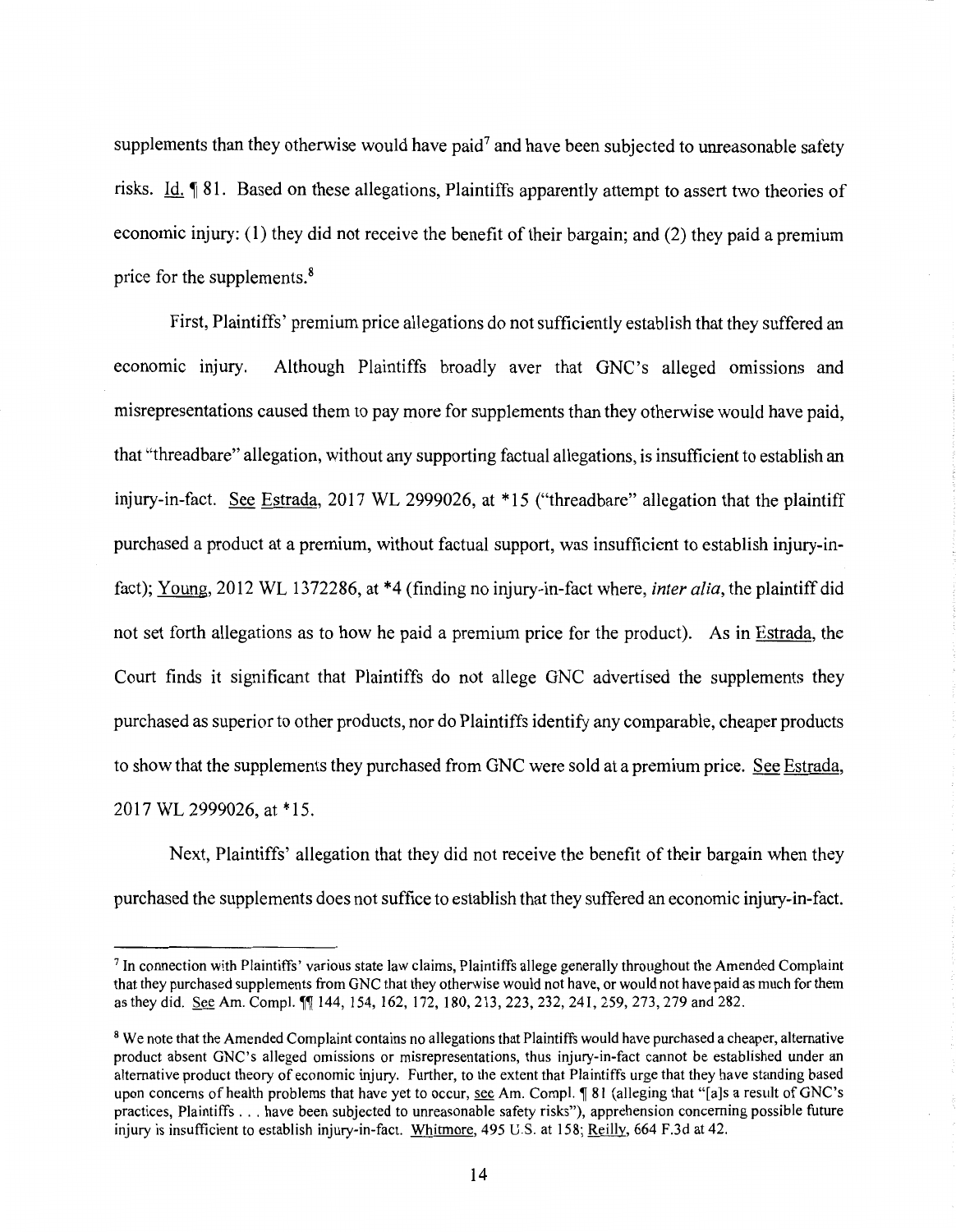As stated, Plaintiffs allege that they paid money for the supplements that, absent GNC's alleged omissions and misrepresentations, they otherwise would not have paid. See Am. Compl.  $\P$  6, 24, 81; see supra n. 7. Although Plaintiffs do not allege that they consumed the supplements,  $9$  they certainly do not claim they suffered any adverse health consequences from them. Furthermore, Plaintiffs do not allege that the supplements at issue, which are "primarily weight-loss and sportsnutrition supplements," see Am. Compl.  $\sqrt{ }$  27, failed to work for their intended purpose or did not deliver the advertised benefits.

The Amended Complaint presents some of the same concerns as in Koronthaly, Young, James, Medley and Estrada, which ultimately led the courts to find that the plaintiffs in those cases did not suffer an injury-in-fact. As observed in Koronthaly and Young, Plaintiffs' purchases of the supplements were not made pursuant to a contract, thus they could not have been denied the benefit of any bargain. Beyond that, as in Koronthaly, Young, James, Medley and Estrada, Plaintiffs have not alleged that the supplements failed to work for their intended purpose of weight loss and/or sports nutrition, and there is no allegation that Plaintiffs' health was adversely affected.

While we accept as true Plaintiffs' allegation that they would not have purchased the supplements had they known the supplements purportedly contained dangerous ingredients, economic damages do not necessarily follow as a consequence. To the extent Plaintiffs consumed the supplements, see supra, n. 9, once they were used, there would be no economic injury for Plaintiffs to complain of and apprehension concerning future health consequences is insufficient to establish an injury-in-fact. See James, 2011 WL 198026, at  $*2$ ; Medley, 2011 WL 159674, at  $*2$ .

<sup>9</sup> Plaintiffs simply allege that they purchased the supplements on various occasions between 2011 and 2015. See Am. Compl.  $\P\P$  11-22. However, in view of the fact that a number of Plaintiffs purchased supplements on multiple occasions over a period of months or years, see id.  $\P$ [11-13, 15, 17-21, it is logical to infer that they must have consumed the supplements. Indeed, it is highly unlikely that a consumer would make multiple purchases of items that he never used in the first place.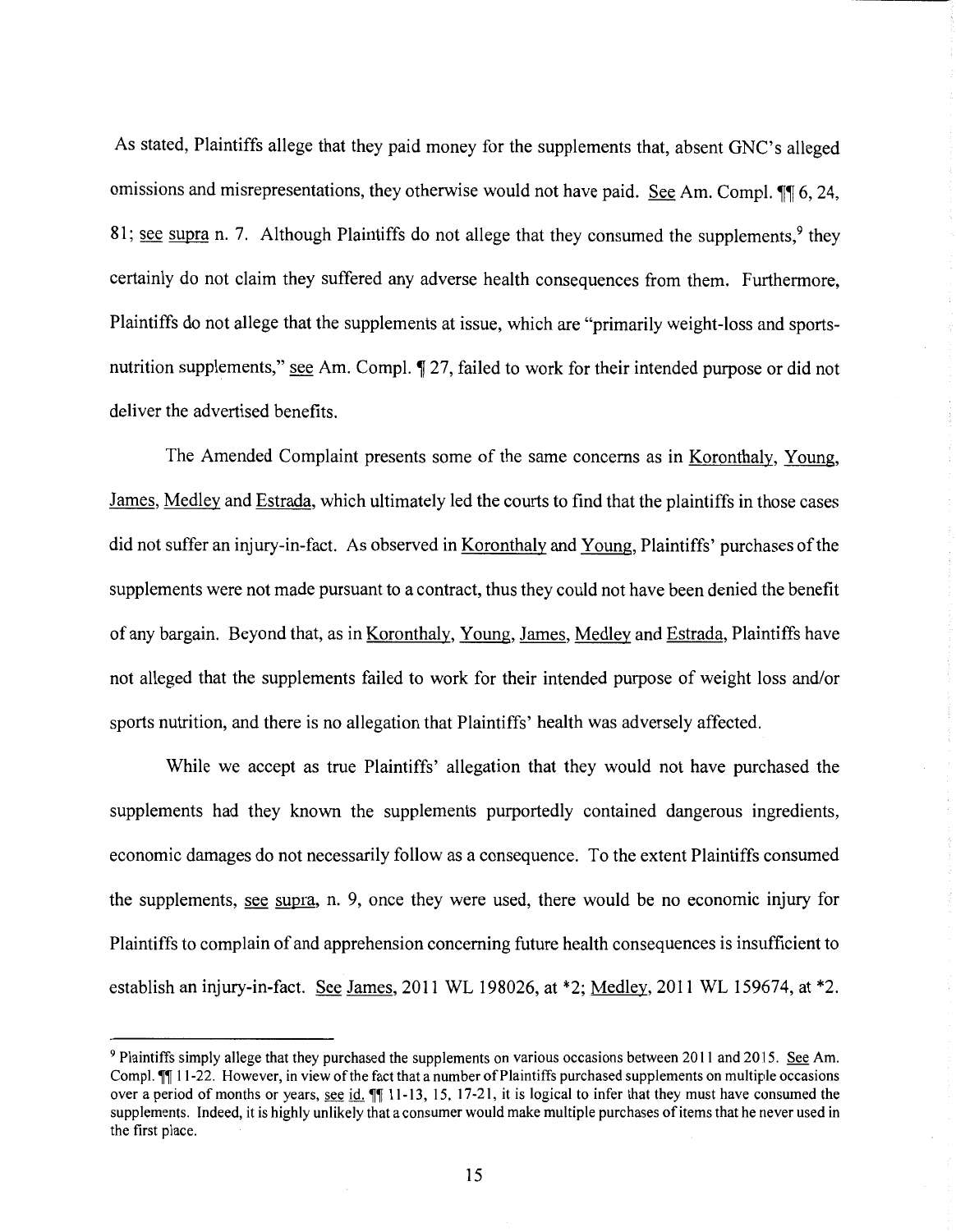As in James and Medley, Plaintiffs would have received the benefit of their bargain so long as the supplements worked as intended, meaning they provided weight-loss and sports nutrition benefits, and they produced no adverse health effects. See id. Nothing in the Amended Complaint suggests this was not the case.

Plaintiffs appear to base their benefit of the bargain theory upon GNC's alleged omissions and misrepresentations, claiming that GNC sold products with false and misleading labeling, and it otherwise failed to disclose material facts about the dangers of ingesting picamilon, BMPEA and acacia rigidula. See Am. Compl. 15. However, Plaintiffs do not allege what material facts GNC failed to disclose about the dangers of ingesting those substances or whether GNC had a duty to do so. Thus, the Court cannot conclude that Plaintiffs did not receive the benefit of their bargain based on alleged omissions by GNC. See Estrada, 2017 WL 2999026, at \*6 (the plaintiff could not assert a benefit of the bargain theory of economic harm based on an omission where she failed to allege that the defendant was under a duty to disclose the omitted fact).

In addition, the Court finds that Plaintiffs were not deprived of the benefit of their bargain based on alleged misrepresentations by GNC. As observed in Estrada, courts have found that a plaintiff did not receive the benefit of the bargain in cases where sufficient facts were pled for the court to conclude that the plaintiff was induced into purchasing the product at issue by a *specific*  misrepresentation made by the defendant. See Estrada, 2017 WL 2999026, at \*9 - \* 11 (citations omitted). Unlike those cases, the plaintiff in Estrada did not sufficiently allege that she was induced into purchasing baby powder based on specific misrepresentations made by Johnson & Johnson on its website or on the product's label or advertisements. Id. at \* 11. Rather, the plaintiff simply alleged that she read the label prior to purchasing baby powder and in reliance on the label, she believed that baby powder was safe. Id. at \* 12.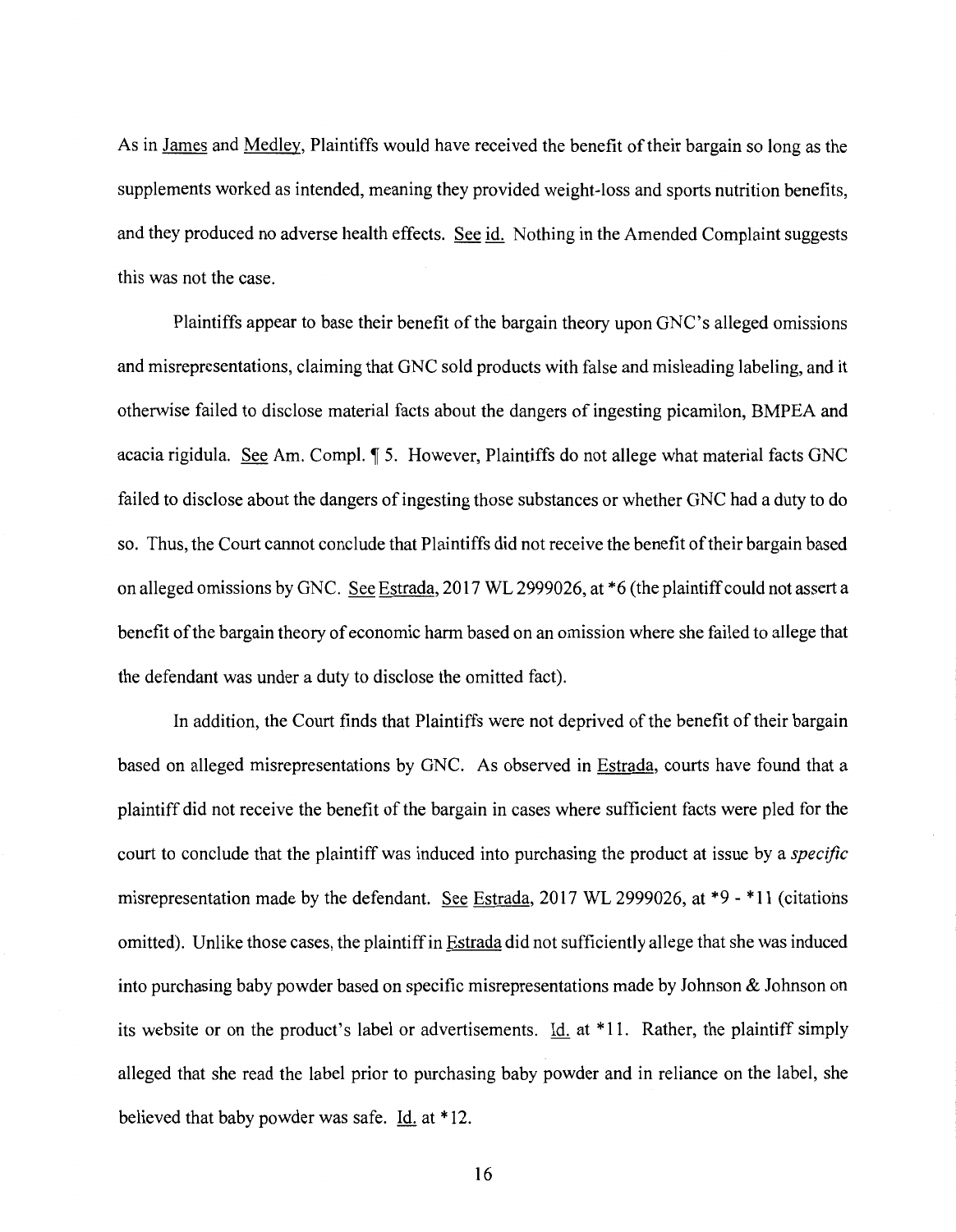Likewise, here, Plaintiffs fail to allege that they were induced into purchasing the supplements based on *specific* misrepresentations made by GNC. Plaintiffs allege that picamilon, BMPEA and acacia rigidula were "openly found" on the labels of various supplements available for sale at GNC; thus, through labeling, GNC misrepresented that the products were safe. See Am. Compl.  $\mathbb{I}$  47, 65, 72, 79. Although Plaintiffs do not specifically allege it, they suggest that they read the labels on the supplements and believed they were safe. As in Estrada, that is insufficient, particularly in view of the fact that Plaintiffs do not otherwise allege they were induced into purchasing the supplements by any specific statements on the labels.

In sum, the Court is well-aware that "[i]injury in fact is not Mount Everest," Danvers Motor, 432 F.3d at 294, but, for the reasons explained herein, we conclude that Plaintiffs have not sufficiently alleged that they suffered an economic injury to satisfy the injury-in-fact element. Therefore, Plaintiffs have failed to establish that they have standing to bring the present action. Because Plaintiffs do not have standing, the Amended Complaint will be dismissed for lack of subject matter jurisdiction. Absent subject matter jurisdiction, the Court is without authority to rule on the remaining merit-based arguments.<sup>10</sup> ACLU-NJ v. Township of Wall, 246 F.3d 258, 261 (3d) Cir. 2001) ("If plaintiffs do not possess Article III standing, ... the District Court ... lack[s] subject matter jurisdiction to address the merits of plaintiffs' case.").

 $10$  Although the Court is not empowered to address GNC's arguments for dismissal under Rule 12(b)(6), and expresses no opinion on the merits of that motion, we note the possibility that GNC's preemption claim could be premature. "[F]ederal preemption is an affinnative defense on which the defendant bears the burden of proof." In re Asbestos Prods. Liab. Litig., 822 F.3d 125, 133 n.6 (3d Cir. 2016). The Third Circuit has explained that "[t]his allocation of the burden of proof suggests that a motion under Rule 12(c) for judgment on the pleadings is a more appropriate procedural vehicle for dismissing cases on preemption grounds, instead of a motion under Rule 12(b)(6), except for cases in which preemption is manifest in the complaint itself." Id. (citations omitted). As stated, the Court expresses no opinion at this juncture as to whether this is a case in which preemption is manifest in the complaint itself, but simply raises the issue for the parties' consideration at the appropriate time.